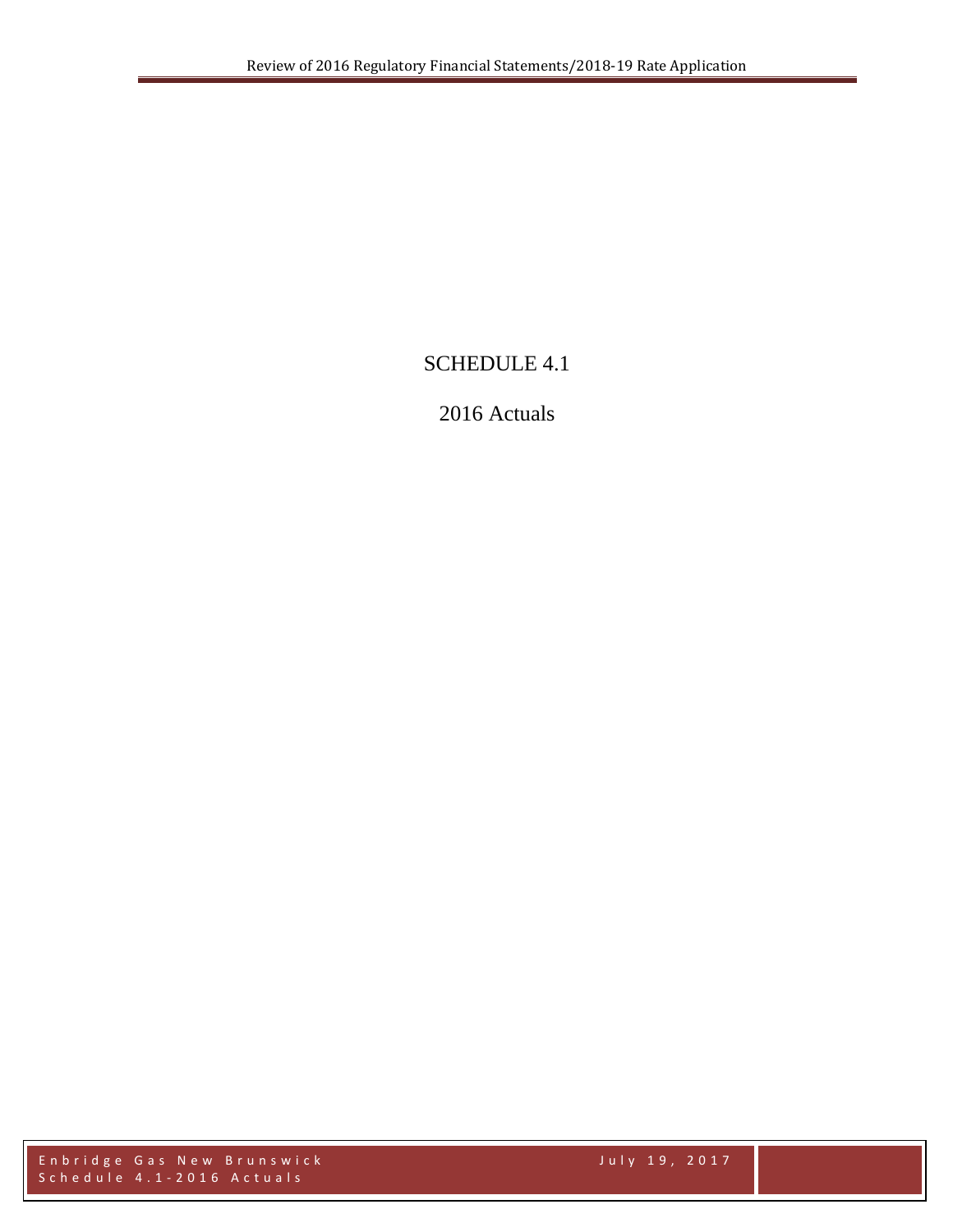| Balance Sheet for Regulatory Purposes |
|---------------------------------------|
| For the year ended December 31, 2016  |

#### **Notice to Reader: Subject to review by the New Brunswick Energy and Utilities Board**

|                | 2 (in thousands of dollars)                                                                                                          |                           |                         |
|----------------|--------------------------------------------------------------------------------------------------------------------------------------|---------------------------|-------------------------|
| 3              | <b>Assets</b>                                                                                                                        | 2016                      | 2015                    |
|                | 4 Regulated Assets                                                                                                                   |                           |                         |
| 5<br>6         | Property, Plant and Equipment (Note 2)<br>Gas Distributor Plant in Service - Net (includes AFUDC capitalized during 2016 of \$28.16) | \$<br>173,628             | \$<br>173,573           |
| $\overline{7}$ | <b>Construction Work In Progress - Gas Distributor Plant</b>                                                                         | 1,402                     | 836                     |
| 8              | <b>Total Property, Plant &amp; Equipment</b>                                                                                         | 175,030                   | 174,409                 |
| 9              | <b>Deferred Charges</b>                                                                                                              |                           |                         |
| 10<br>11<br>12 | Deferred Development Costs - Net (Note 3)<br>Development O&M Capitalized Costs - Net (Note 4)<br><b>Total Deferred Charges</b>       | 1,056<br>88,826<br>89.882 | 275<br>91,618<br>91,893 |
| 13             | <b>Short Term Investments</b>                                                                                                        | 2,972                     | 2,966                   |
| 14             | <b>Total Regulated Rate Base Assets</b>                                                                                              | 267,884                   | 269,268                 |
|                | 15 Other Regulated Assets (Note 5)                                                                                                   | 24,707                    | 23,965                  |
| 16             | <b>Total Regulated Assets</b>                                                                                                        | 292,591                   | 293,233                 |
|                | 17 Regulatory Deferral (Note 1)                                                                                                      | 144,500                   | 178,093                 |
| 18             | <b>Total Assets</b>                                                                                                                  | \$<br>437,091             | \$<br>471,326           |
| 19             | <b>Liabilities and Partner's Equity</b>                                                                                              |                           |                         |
|                | 20 Partner's Equity (Ratebase) (Note 1)                                                                                              | 131,512                   | \$<br>133,704           |
|                | 21 Long-term Advances from Associates and Affiliates (Notes 1 and 6)                                                                 | 149,500                   | 149,500                 |
|                | 22 Other Regulated Liabilities (Note 7)                                                                                              | 11,579                    | 10,029                  |
| 23             |                                                                                                                                      | \$<br>292,591             | \$<br>293,233           |
|                | 24 Partner's Equity (Regulatory Deferral)                                                                                            | 144,500                   | 178,093                 |
| 25             | <b>Total Liabilities and Equity</b>                                                                                                  | \$<br>437,091             | \$<br>471,326           |
|                |                                                                                                                                      |                           |                         |

**Financial Statement Effects of Rate Regulation and Legislative Changes –** Note 1 **Rate Base for Regulatory Purposes –** Note 12 **Capital Structure for Regulatory Purposes** – Note 13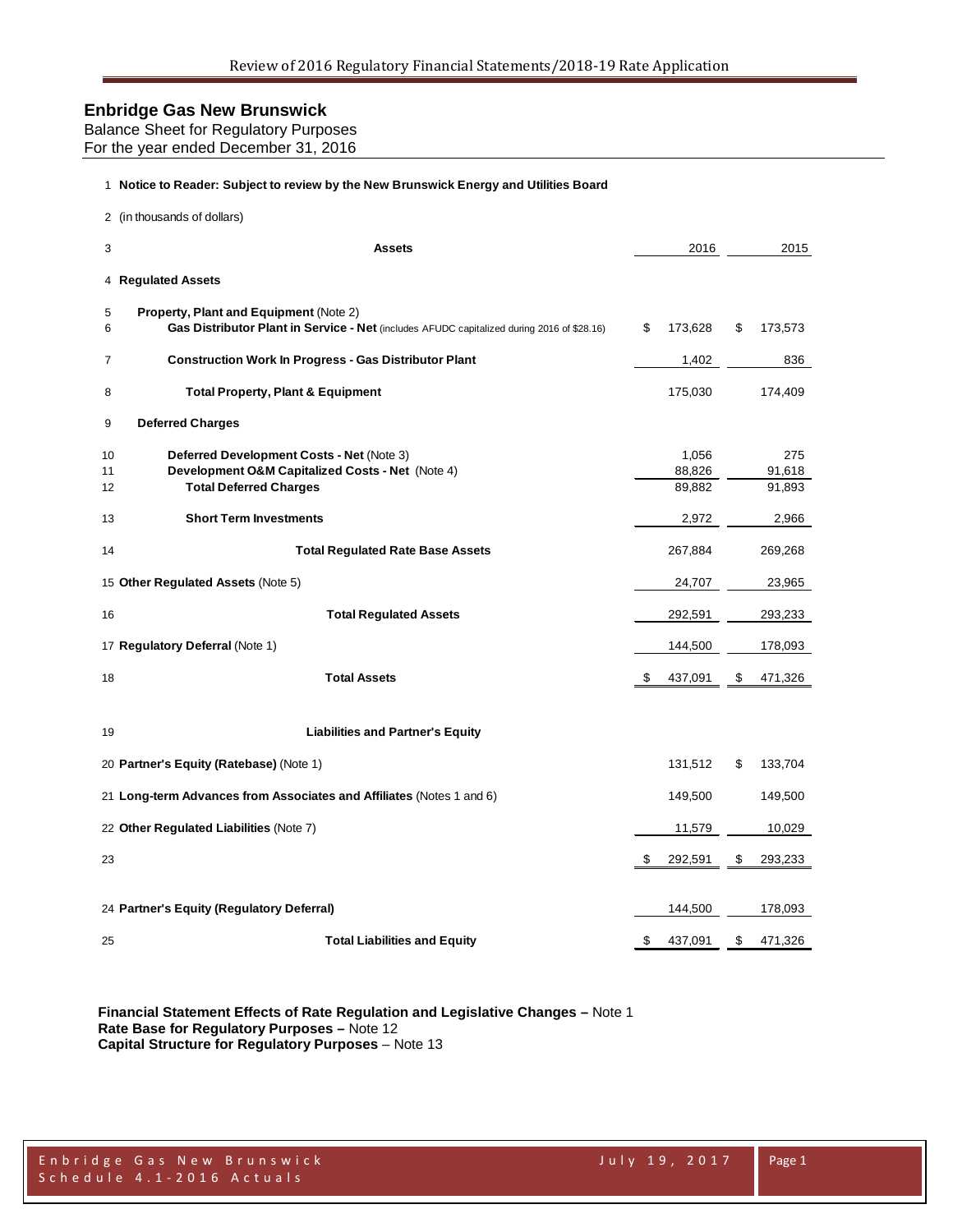Statement of Income for Regulatory Purposes For the year ended December 31, 2016

#### 1 **Notice to Reader: Subject to approval by the New Brunswick Energy and Utilities Board**

2 (in thousands of dollars)

| 3  |                                                                                   | 2016         |            |    | 2015    |
|----|-----------------------------------------------------------------------------------|--------------|------------|----|---------|
| 4  | Revenue                                                                           |              |            |    |         |
| 5  | <b>Operating Revenue (Note 8)</b>                                                 |              |            |    |         |
| 6  | Gas distribution                                                                  | \$<br>42,578 |            | \$ | 46,999  |
| 7  | Miscellaneous                                                                     | 757          |            |    | 663     |
| 8  | <b>Allowance for Funds Used During Construction</b>                               | 28           |            |    | 5       |
| 9  |                                                                                   | 43,363       |            |    | 47,667  |
| 10 | <b>Service &amp; Inspection</b>                                                   |              |            |    |         |
| 11 | Revenue                                                                           | 572          |            |    | 798     |
| 12 | Cost of goods sold                                                                | (315)        |            |    | (474)   |
| 13 |                                                                                   | 257          |            |    | 323     |
| 14 | <b>Total Revenue</b>                                                              | 43,621       |            |    | 47,990  |
|    | 15 Expenses                                                                       |              |            |    |         |
| 16 | <b>Operating Expenses</b>                                                         |              |            |    |         |
| 17 | Operating and maintenance expenses (Note 9)                                       | 10,690       | \$<br>1.94 |    | 10,754  |
| 18 | Transportation (net)                                                              | 1,577        | 0.29       |    | 1,401   |
| 19 |                                                                                   | 12,267       | 2.22       |    | 12,156  |
| 20 |                                                                                   | 207          | 0.04       |    |         |
| 21 | Other Expenses                                                                    | 401          | 0.07       |    | 43      |
| 22 | Bad debt expense                                                                  | 159          | 0.03       |    | 515     |
| 22 | Amortization of Property, Plant and Equipment                                     | 6,590        | 1.19       |    | 7,982   |
| 23 | <b>Municipal and Other Taxes</b>                                                  | 1,241        | 0.23       |    | 1,232   |
| 24 | Interest on Amounts Due to Associates & Affiliates and Other Interest (Note 10)   | 7,508        | 1.36       |    | 7,874   |
| 25 | Amortization of Deferred Development Costs                                        | 3,007        | 0.55       |    | 2,867   |
|    |                                                                                   | 30,978       |            |    |         |
|    |                                                                                   |              |            |    |         |
| 26 | <b>Total Expenses</b>                                                             | 31,172       | \$<br>5.65 |    | 32,670  |
|    |                                                                                   | 12,642       |            |    |         |
|    | 27 Income before Extraordinary Items, Regulatory Deferral and Return on Rate Base | 12,449       |            |    | 15,320  |
|    | 28 Regulatory Deferral                                                            | (33, 593)    |            |    | (2,053) |
|    |                                                                                   |              |            |    |         |
|    |                                                                                   | (20, 951)    |            |    |         |
|    | 29 Regulated Return on Equity (Note 11)                                           | (21, 144)    |            | S  | 13,267  |
| 30 | <b>Total GJs</b>                                                                  | 5,514,598    |            |    |         |

**Financial Statement Effects of Rate Regulation and Legislative Changes –** Note 1 **Details of Affiliate Transactions** – Note 14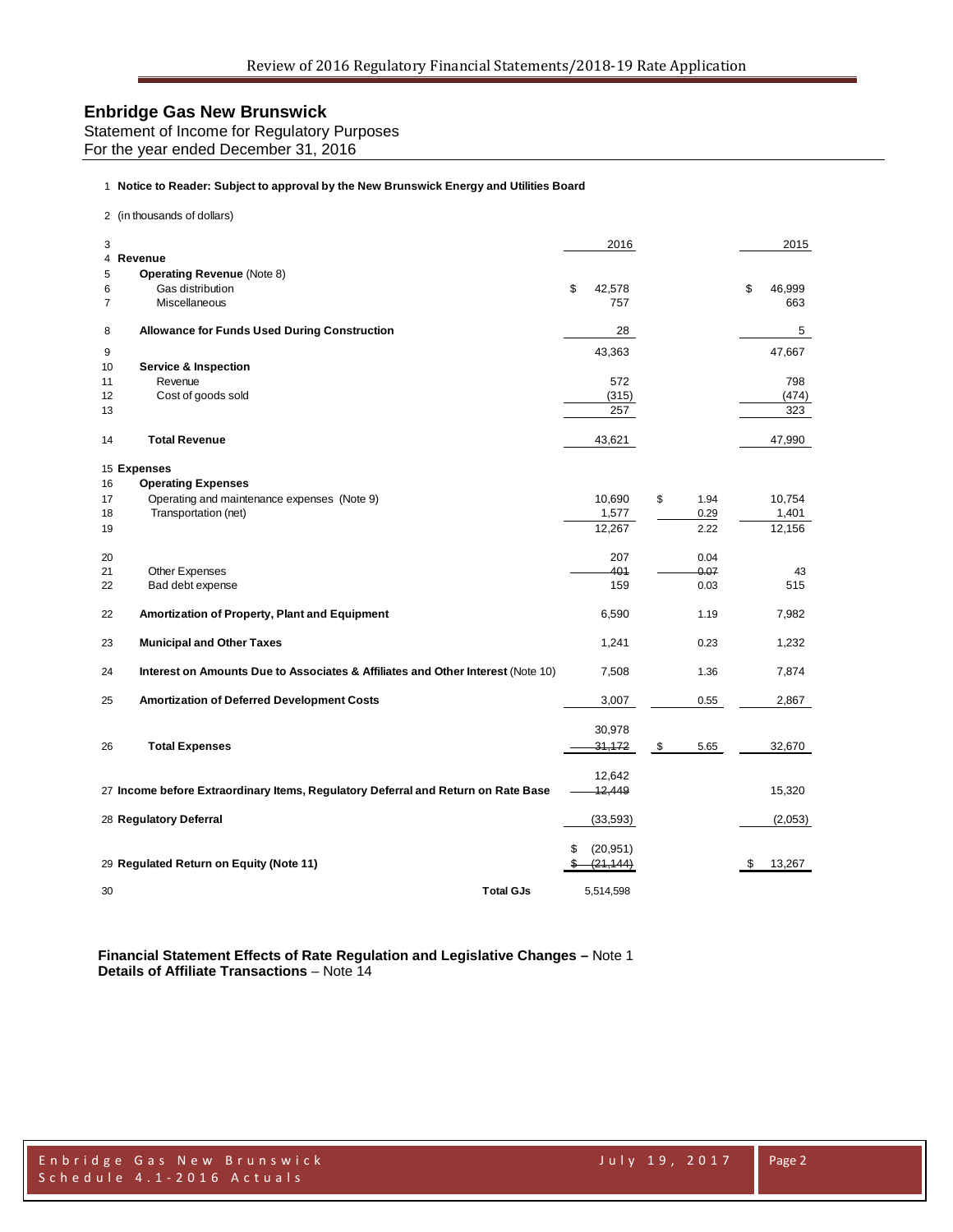Notes to 2016 Regulatory Financial Results For the year ended December 31, 2016

#### Note 1 **Financial Statement Effects of Rate Regulation and Legislative Changes**

 The Public Utility's primary business activities are subject to regulation by the New Brunswick Energy and Utilities Board (EUB). The Public Utility follows accounting practices prescribed by its regulator or stipulated in approved ratemaking decisions that are subject to examination and approval by the EUB and are similar to those being used by other enterprises in the gas distribution industry in Canada. Accordingly, the timing and recognition of certain revenues and expenses may differ from that otherwise expected under generally accepted accounting principles (GAAP) applicable to non-regulated

operations. The ultimate recoverability of costs incurred is dependent upon the approval of the EUB.

 Rate regulation creates differences between the manner in which the Public Utility accounts for transactions or events and how they would be accounted for if the Public Utility was not subject to rate regulation. The differences in accounting treatment include:

 The EUB permits an "allowance for funds used during construction" (AFUDC) to be included in the rate base. In addition, AFUDC is included in the cost of property, plant and equipment and is depreciated over future periods as part of the total cost of the related asset, based on the expectation that depreciation expense, including the AFUDC component, will be approved for inclusion in future rates. AFUDC for rate-regulated entities includes both an interest component and a cost of equity component. In the absence of rate regulation, GAAP would permit the capitalization of only the interest component. Therefore, the initial set up of the equity component as a capitalized asset and the corresponding revenue recognized during the construction phase would not be recognized nor would the subsequent depreciation of the asset.

 As prescribed by the EUB, the Public Utility does not recognize gains and losses on the sale of Enbridge Utility Gas (EUG) in the statement of income and uses a purchase gas variance account to defer the gain or loss on sale. Non-regulated enterprises would normally account for the gain or loss in the statement of income or comprehensive income.

 Enbridge Inc., on behalf of the Public Utility, maintains a pension plan which provides defined benefit pension benefits to employees. As prescribed by the EUB, contributions made to the plan are expensed as paid, consistent with the recovery of such costs in rates. Under GAAP, pension costs and obligations for defined benefit pension plans are determined using the projected benefit method and are charged to income as services are rendered.

 The Public Utility had been subject to non-traditional regulation which recognized its immature nature. Unlike many similar utilities, the Public Utility's rates were not set on a cost based methodology. Prior to October 1, 2012, the Public Utility's rates were set exclusively based upon a market based methodology, and were based on a targeted savings over alternate fuel for end use customers. This rate setting methodology had been approved by the EUB for use during the development period after which rates are expected to be cost based.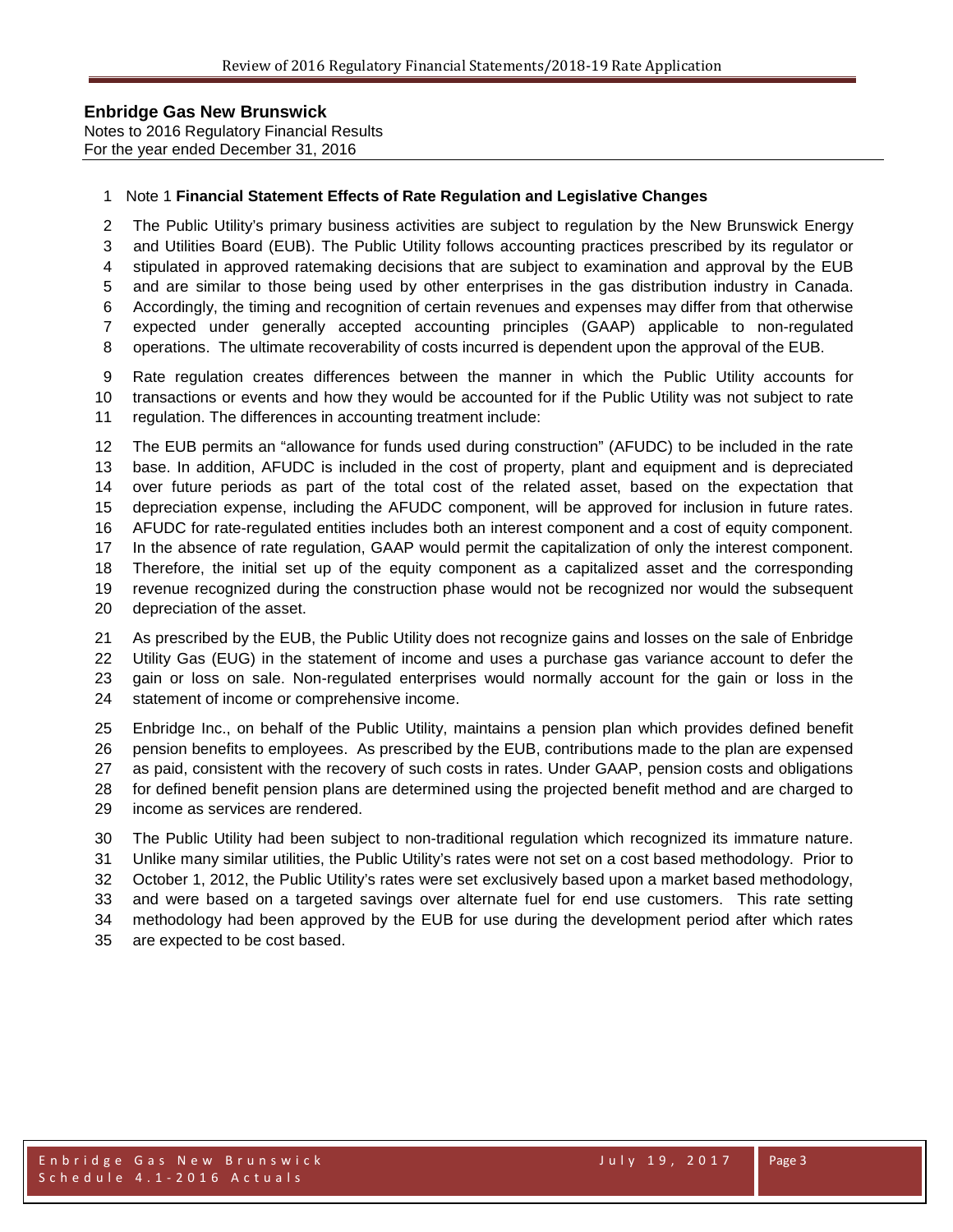Notes to 2016 Regulatory Financial Results For the year ended December 31, 2016

#### Note 1 **Financial Statement Effects of Rate Regulation and Legislative Changes (continued)**

In December 2011, the Province of New Brunswick introduced legislation that outlined new rate classes,

 and a new rate setting methodology for the Public Utility. The legislation subsequently received proclamation on January 18, 2012, with the supporting Rates and Tariffs Regulation being filed April 16, 2012.

 On December 16, 2016, the Government of New Brunswick enacted amendments to the Gas Distribution Act, 1999. The General Franchise Agreement was extended for an additional 25 years with an additional 25 year option. The new legislation modifies the current approach to setting rates from a combination of cost of service and market based rates to a cost of service approach only. The amendments allow for an annual increase of 3% for Small General Service customers to current EUB approved rates in each of 2018 and 2019 and a rate freeze for non-SGS customers at current EUB approved rates for 2018 and 2019, after which the EUB will set the rates based on the cost of service methodology. The regulatory deferral account was reduced to \$144.5 million with \$100 million to be included in revenue requirement over 25 years commencing in January 1, 2020. The remaining regulatory deferral account balance of \$44.5 million is to be recovered as authorized by the EUB.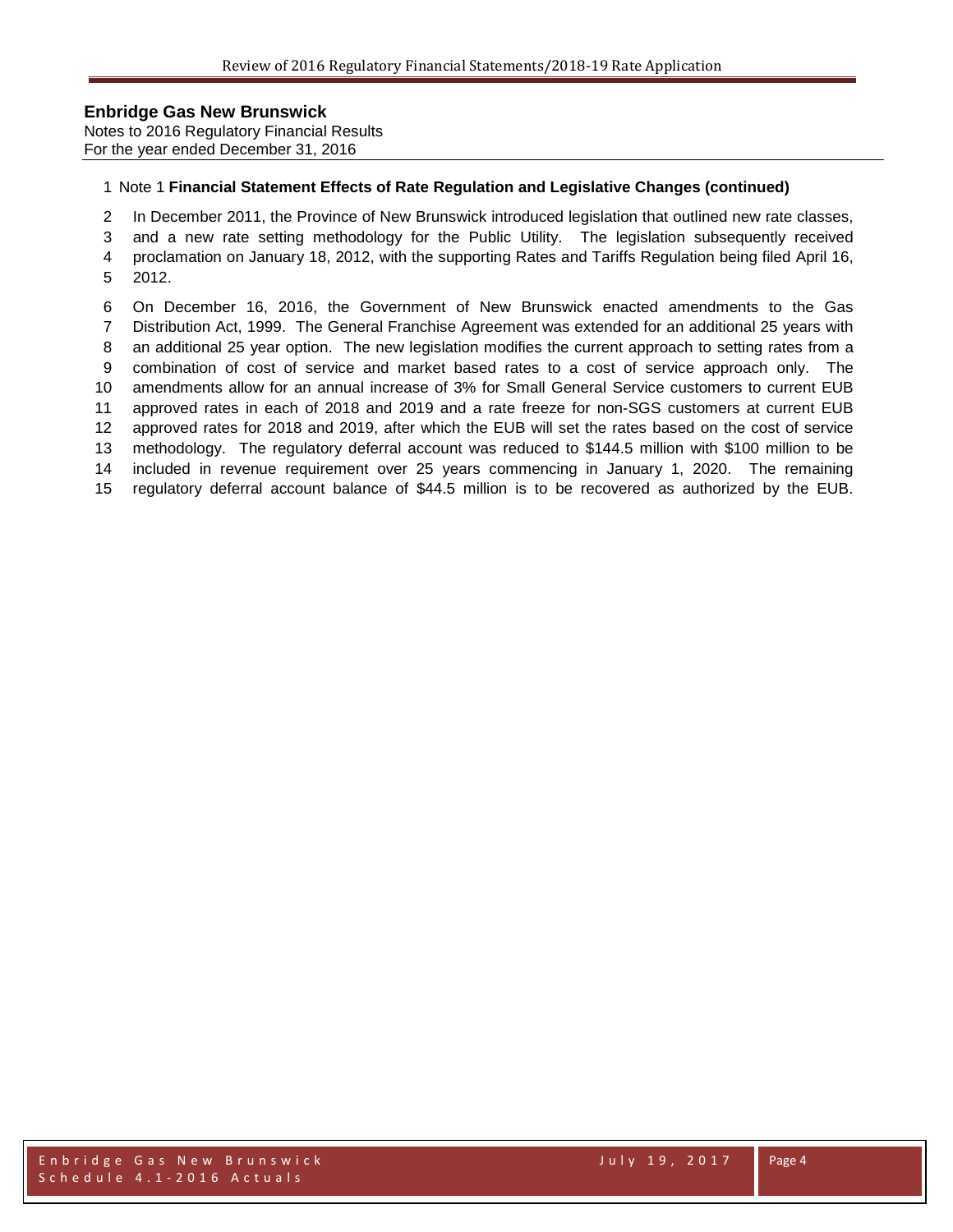Notes to 2016 Regulatory Financial Results For the year ended December 31, 2016

#### (in thousands of dollars)

### Note 2 **Property, Plant & Equipment**

| 1      |                                   |               |                             | 2016                     | 2015            |                                              |
|--------|-----------------------------------|---------------|-----------------------------|--------------------------|-----------------|----------------------------------------------|
| 2<br>3 |                                   | Cost          | Accumulated<br>Amortization | <b>Net Book</b><br>Value | <b>Net Book</b> | <b>Rates of</b><br><b>Value Amortization</b> |
|        | 4 Property, plant & equipment     |               |                             |                          |                 |                                              |
| 5      | General plant                     |               |                             |                          |                 |                                              |
| 6      | Computer hardware & software      | \$<br>1,177   | \$<br>(726)                 | \$<br>451                | \$              | 1,013 28.8%/8.87%                            |
| 7      | Tools and work equipment          | 1,844         | (1, 123)                    | 721                      |                 | 936 20%/14.53%                               |
| 8      | Office furniture and equipment    | 464           | (253)                       | 211                      |                 | 238 4.4%/6.41%                               |
| 9      | Transportation                    | 1,594         | (1,095)                     | 499                      | 486             | 18.45%/6.32%                                 |
| 10     | Communications                    | 81            | (81)                        |                          |                 | $-28.80%$                                    |
| 11     | Incentives                        | 236           | (126)                       | 110                      |                 | 133 20.00%                                   |
| 12     | Leasehold improvements            | 777           | (709)                       | 68                       | $100^{-1}$      |                                              |
| 13     | Subtotal                          | 6,173         | (4, 113)                    | 2,060                    | 2,906           |                                              |
| 14     | Distribution plant                |               |                             |                          |                 |                                              |
| 15     | Land                              | 375           |                             | 375                      | 375             |                                              |
| 16     | Rights of way and easements       | 189           |                             | 189                      | 189             |                                              |
| 17     | Distribution mains                | 125,584       | (30, 107)                   | 95,477                   |                 | 95,818 2.43%/1.64%                           |
| 18     | <b>Street services</b>            | 63,802        | (17, 495)                   | 46,307                   |                 | 45,470 3.83%/1.74%                           |
| 19     | Meters and regulators             | 22,800        | (3, 487)                    | 19,313                   |                 | 18,642 4.46%/7.63%                           |
| 20     | <b>Stations</b>                   | 16,313        | (6, 406)                    | 9,907                    |                 | 10,173 4.4%/2.82%                            |
| 21     | Subtotal                          | 229,063       | (57, 495)                   | 171,568                  | 170,667         |                                              |
| 22     | Total plant in service            | 235,236       | (61, 608)                   | 173,628                  | 173,573         |                                              |
| 23     | Construction work in progress     | 1,402         |                             | 1,402                    | 836             |                                              |
| 24     | Total property, plant & equipment | \$<br>236,638 | \$<br>(61, 608)             | \$<br>175,030            | \$<br>174,409   |                                              |

**<sup>1</sup> Amortized over the term of the related leases.**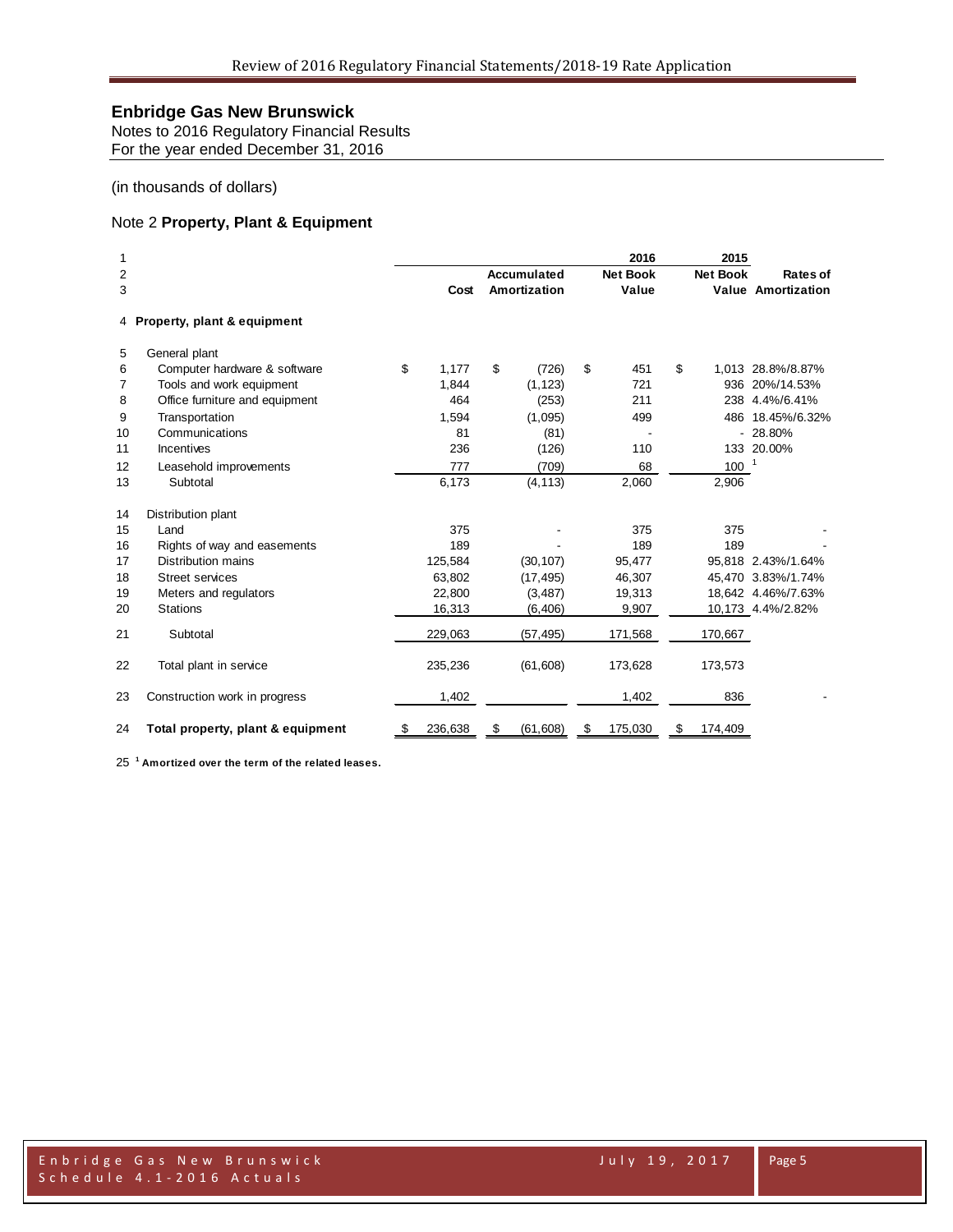Notes to 2016 Regulatory Financial Results For the year ended December 31, 2016

(in thousands of dollars)

#### Note 3 **Deferred Development Costs - Net**

| $\overline{2}$<br>3 |                                                                                             | Cost                        | Accumulated<br>Amortization                     | 2016<br><b>Net Book</b><br>Value | 2015<br><b>Net Book</b> | Rates of<br><b>Value Amortization</b> |
|---------------------|---------------------------------------------------------------------------------------------|-----------------------------|-------------------------------------------------|----------------------------------|-------------------------|---------------------------------------|
| 4<br>5<br>5         | Franchise fee<br>Intangible Software<br>Intangible Software - Construction work in progress | \$<br>1.500<br>3,193<br>110 | (1,300)<br>(2, 447)<br>$\overline{\phantom{a}}$ | \$<br>200<br>746<br>110          | \$<br>275               | 5.00%<br>$-28.8\%/4.96\%$             |
| 6                   | Total deferred development costs, net                                                       | 4,803                       | (3,747)                                         | 1,056                            | 275                     |                                       |

#### Note 4 **Development O&M Capitalized Costs – Net**

| 8<br>9 |                                              | Cost    | Accumulated<br>Amortization | 2016<br><b>Net Book</b><br>Value | 2015<br><b>Net Book</b> | <b>Rates of</b><br><b>Value Amortization</b> |
|--------|----------------------------------------------|---------|-----------------------------|----------------------------------|-------------------------|----------------------------------------------|
| 10     | Development O&M capitalized costs            | 114.952 | (26.127)                    | 88.825                           | 91.618                  | 2.43%                                        |
| 11     | Total development O&M capitalized costs, net | 114,952 | (26, 127)                   | 88,825                           | 91,618                  |                                              |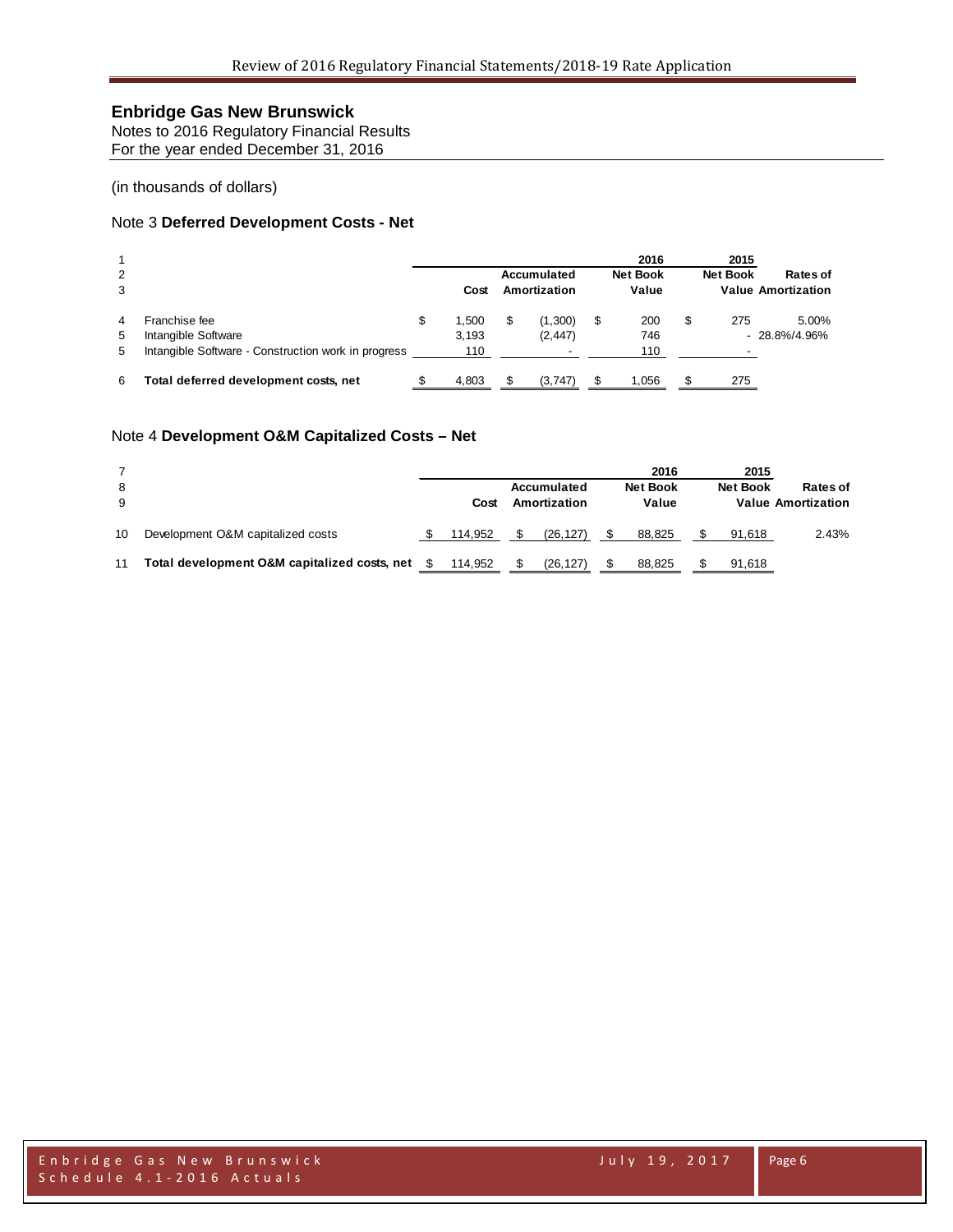Notes to 2016 Regulatory Financial Results For the year ended December 31, 2016

#### (in thousands of dollars)

### Note 5 **Other Regulated Assets**

|    |                               |    | 2016   |   | 2015   |
|----|-------------------------------|----|--------|---|--------|
| 2  | Cash & Short Term Investments | S  | 5.038  | S | 5,386  |
| -3 | Accounts Receivable           |    | 17,164 |   | 16,969 |
| 4  | Inventory                     |    | 1.166  |   | 1,108  |
| 5  | Long term receivable          |    | 1,339  |   | 502    |
| 6  |                               | æ. | 24.707 | S | 23,965 |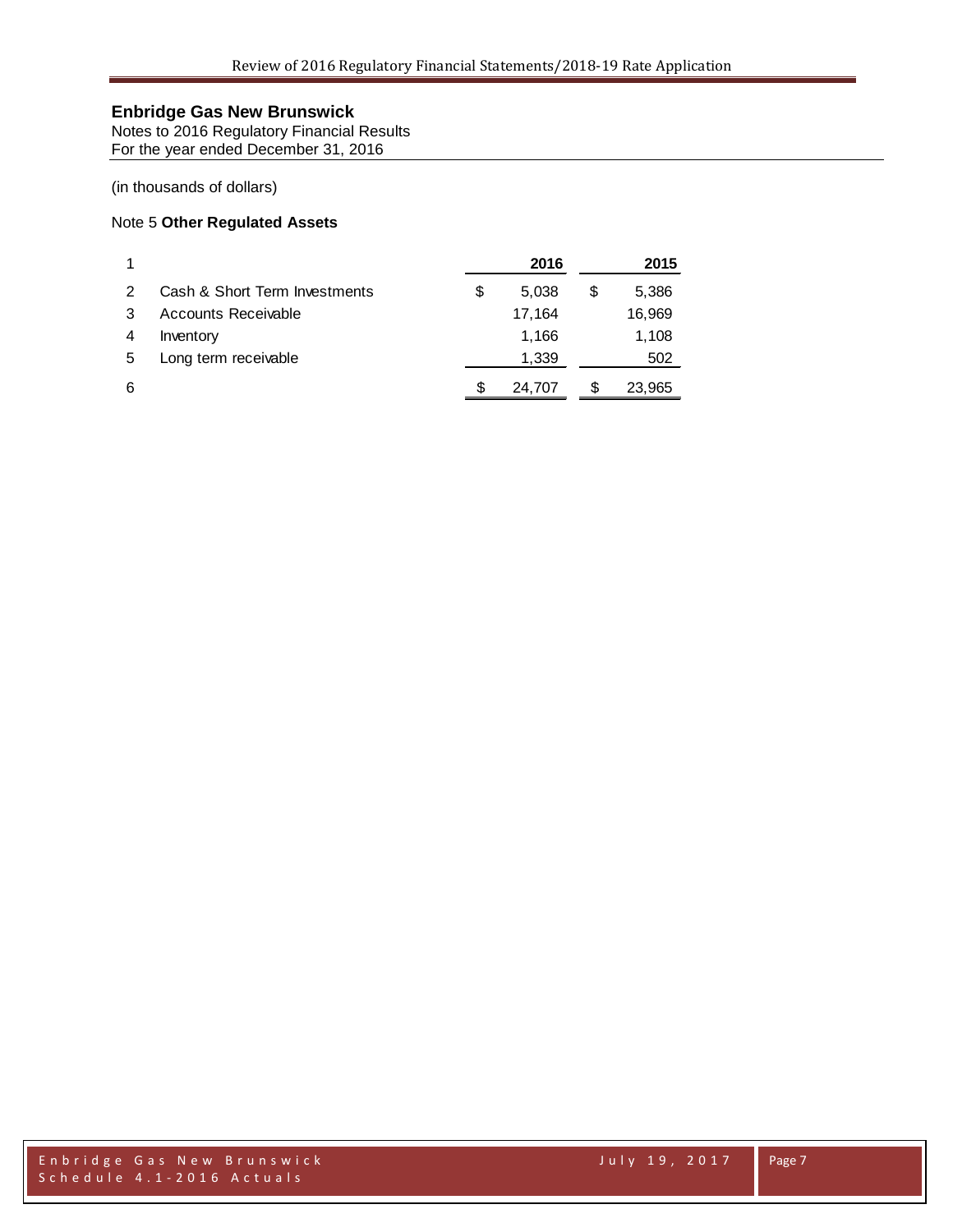Notes to 2016 Regulatory Financial Results For the year ended December 31, 2016

(in thousands of dollars)

#### Note 6 **Long-term Advances from Associates and Affiliates**

|                |                                |                   |                      |         |               | 2016                |           |              |               | 2015                |           |
|----------------|--------------------------------|-------------------|----------------------|---------|---------------|---------------------|-----------|--------------|---------------|---------------------|-----------|
| $\overline{c}$ |                                |                   |                      |         |               | <b>Cost of Debt</b> |           |              |               | <b>Cost of Debt</b> |           |
| 3              |                                | <b>Issue Date</b> | <b>Maturity Date</b> | Amount  | Enbridge Inc. | <b>EGNB</b>         | Regulated | Amount       | Enbridge Inc. | <b>EGNB</b>         | Regulated |
| 4              | Promissory Note                | 12-Dec-12         | 8-Aug-16             |         |               |                     |           | 20,000       | 5.54%         | 5.85%               | 6.54%     |
| 5              | Promissory Note                | 12-Dec-12         | 9-Dec-19             | 15,000  | 4.63%         | 5.63%               | 5.63%     | 15,000       | 4.63%         | 5.63%               | 5.63%     |
| 6              | Promissory Note                | 12-Dec-12         | 30-Dec-21            | 14,000  | 3.50%         | 4.50%               | 4.50%     | 14,000       | 3.50%         | 4.50%               | 4.50%     |
|                | Promissory Note                | $8 - Jan-13$      | 8-Jan-20             | 7,500   | 3.67%         | 4.67%               | 4.67%     | 7,500        | 3.67%         | 4.67%               | 4.67%     |
| 8              | Promissory Note                | 24-Feb-14         | 26-Feb-18            | 25,000  | 4.16%         | 5.16%               | 5.16%     | 25,000       | 4.16%         | 5.16%               | 5.16%     |
| 9              | Promissory Note                | 24-Mar-14         | 24-Mar-17            | 5,000   | 3.69%         | 4.69%               | 4.69%     | 5,000        | 3.69%         | 4.69%               | 4.69%     |
| 10             | Promissory Note                | 29-Dec-14         | 28-Dec-18            | 21,000  | 3.72%         | 4.72%               | 4.72%     | 21,000       | 3.72%         | 4.72%               | 4.72%     |
| 11             | Promissory Note                | 30-Mar-15         | 29-Mar-19            | 6,000   | 3.45%         | 4.45%               | 4.45%     | 6,000        | 3.45%         | 4.45%               | 4.45%     |
| 12             | Promissory Note                | 15-Sep-15         | 15-Sep-19            | 18,000  | 3.84%         | 4.84%               | 4.84%     | 18,000       | 3.84%         | 4.84%               | 4.84%     |
| 13             | Promissory Note                | 15-Sep-15         | 15-Sep-20            | 18,000  | 4.23%         | 5.23%               | 5.23%     | 18,000       | 4.23%         | 5.23%               | 5.23%     |
| 14             | Promissory Note                | 8-Aug-16          | 9-Aug-21             | 20,000  | 3.55%         | 4.55%               | 4.55%     |              |               |                     |           |
| 15             | Total long-term advances       |                   |                      |         |               |                     |           |              |               |                     |           |
| 16             | from associates and affiliates |                   |                      | 149,500 | 4.06%         | 5.01%               | 5.06%     | 149,500<br>S | 4.27%         | 5.31%               | 5.27%     |

The cost of debt of EGNB is limited to the actual borrowing rate of Enbridge Inc. plus 1%.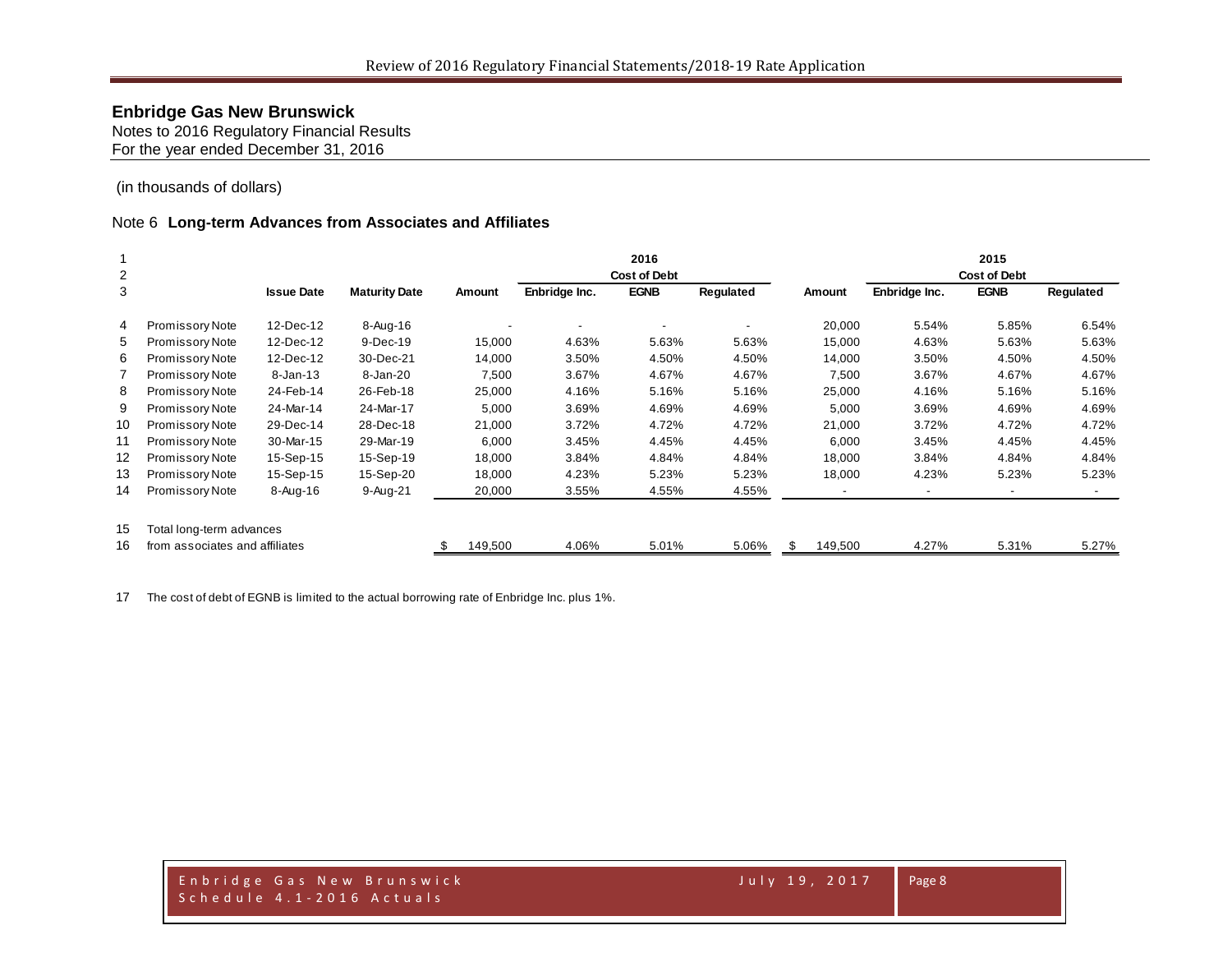Notes to 2016 Regulatory Financial Results For the year ended December 31, 2016

(in thousands of dollars)

### Note 7 **Other Regulated Liabilities**

|                                                  | 2016   | 2015   |
|--------------------------------------------------|--------|--------|
| 2 Due to Affiliated Companies                    |        |        |
| 3 Accounts Payable                               | 8.044  | 7.472  |
| 4 Long Term Payable                              | 980    | 880    |
| 5 Long Term Deferred Post Employment Liabilities | 2,555  | 1,677  |
| 6                                                | 11.579 | 10.029 |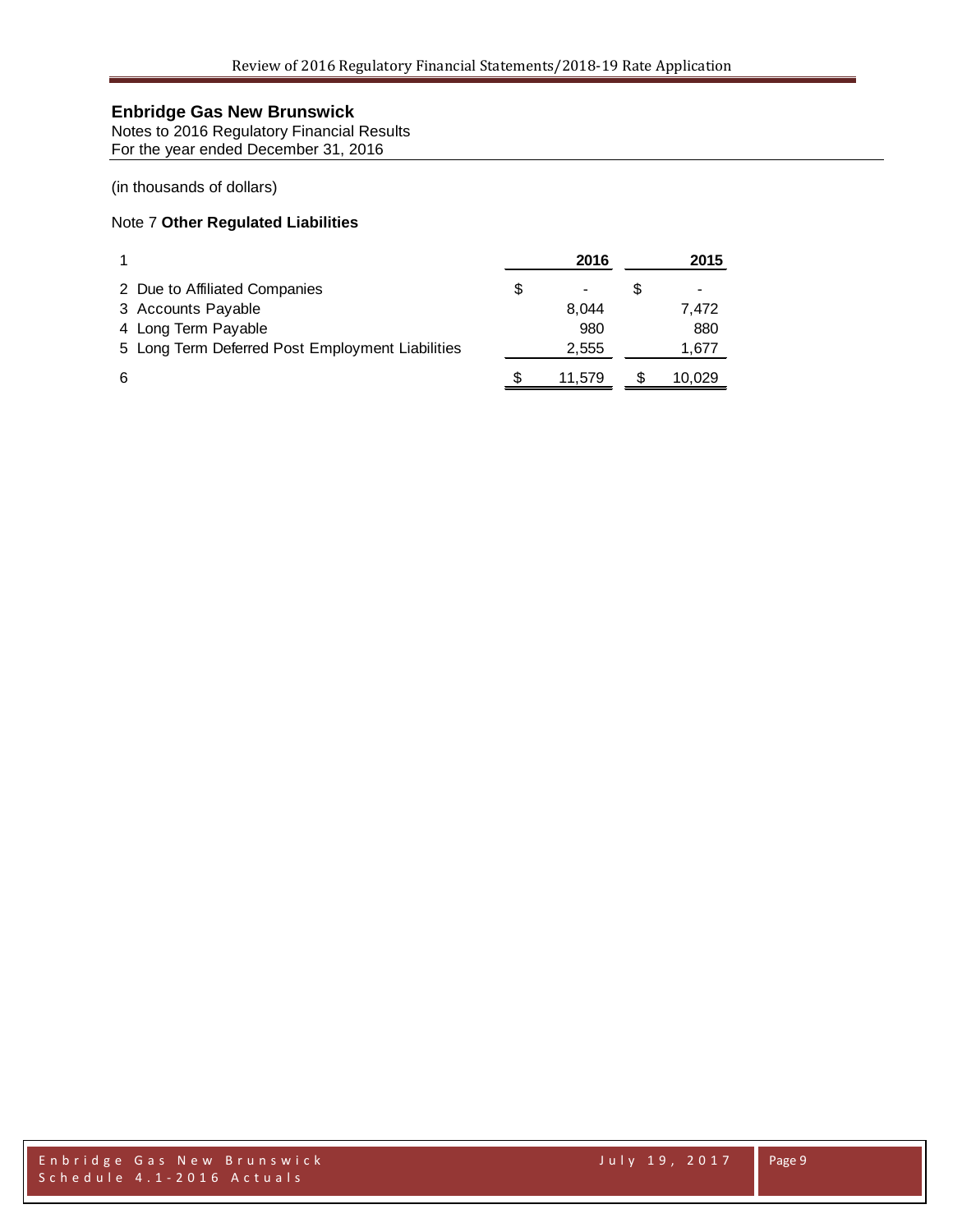Notes to 2016 Regulatory Financial Results For the year ended December 31, 2016

(in thousands of dollars)

### Note 8 **Operating Revenue**

#### **a. Gas Distribution**

|        |                                              |                | 2016             |                          |     | 2015           |                  |                   |  |  |
|--------|----------------------------------------------|----------------|------------------|--------------------------|-----|----------------|------------------|-------------------|--|--|
| 2<br>3 |                                              | <b>Revenue</b> | <b>Customers</b> | <b>Throughput</b><br>TJs |     | <b>Revenue</b> | <b>Customers</b> | Throughput<br>TJs |  |  |
|        | 4 Small general service (SGS)                | \$<br>5,186    | 8,279            | 577                      | \$  | 4,907          | 8,288            | 631               |  |  |
|        | 5 Mid-general service (MGS)                  | 12,536         | 3,071            | 1,007                    |     | 15,653         | 3,117            | 1,186             |  |  |
|        | 6 Large general service (LGS)                | 12,323         | 377              | 1.355                    |     | 13,443         | 435              | 1,529             |  |  |
|        | 7 Contract general service (CGS)             | 5,771          | 74               | 854                      |     | 5,423          | 91               | 790               |  |  |
|        | 8 Industrial contract general service (ICGS) | 6,612          | 9                | 1,698                    |     | 7,319          | 9                | 1,848             |  |  |
|        | 9 Off peak service (OPS)                     | 150            | 14               | 23                       |     | 254            | 15               | 50                |  |  |
|        | 10 Total                                     | 42,578         | 11.824           | 5,514                    | \$. | 46,999         | 11,955           | 6,034             |  |  |

11 1 Terajoule (TJ) = 1,000 Gigajoules (GJ)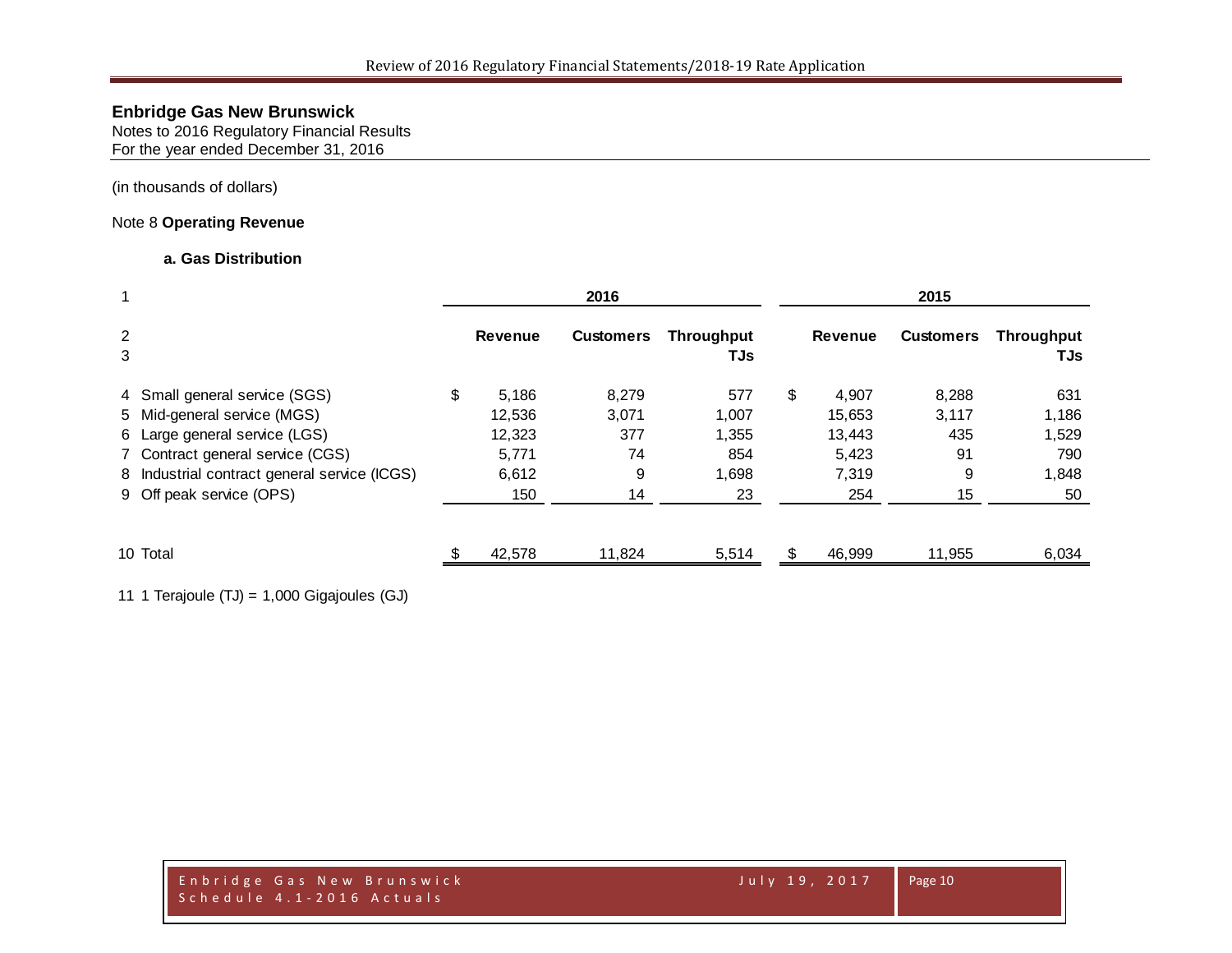Notes to 2016 Regulatory Financial Results For the year ended December 31, 2016

(in thousands of dollars)

### Note 8 **Operating Revenue (continued)**

### **b. Miscellaneous**

|              |                                                                         | 2016             | 2015             |
|--------------|-------------------------------------------------------------------------|------------------|------------------|
| 3            | 2 Agent billing and collection<br>Other miscellaneous revenue           | \$<br>189<br>568 | \$<br>189<br>474 |
| 4            | <b>Total miscellaneous</b>                                              | 757              | \$<br>663        |
| 5<br>6       | <b>Details of Agent Billing and Collection Revenues</b><br>(in dollars) | 2016             | 2015             |
| $\mathbf{7}$ | Agent billing and collection                                            |                  |                  |
| 8            | Small general service (SGS)                                             | \$<br>122,743    | \$<br>122,800    |
| 9            | Mid-general service (MGS)                                               | 49,232           | 49,190           |
| 10           | Large general service (LGS)                                             | 13,827           | 14,128           |
| 11           | Contract general service (CGS)                                          | 1,981            | 2,092            |
| 12           | Industrial contract general service (ICGS)                              | 372              | 365              |
| 13           | Off peak service (OPS)                                                  | 708              | 757              |
|              | 14 Total agent billing and collection revenue                           | \$<br>188,863    | \$<br>189,332    |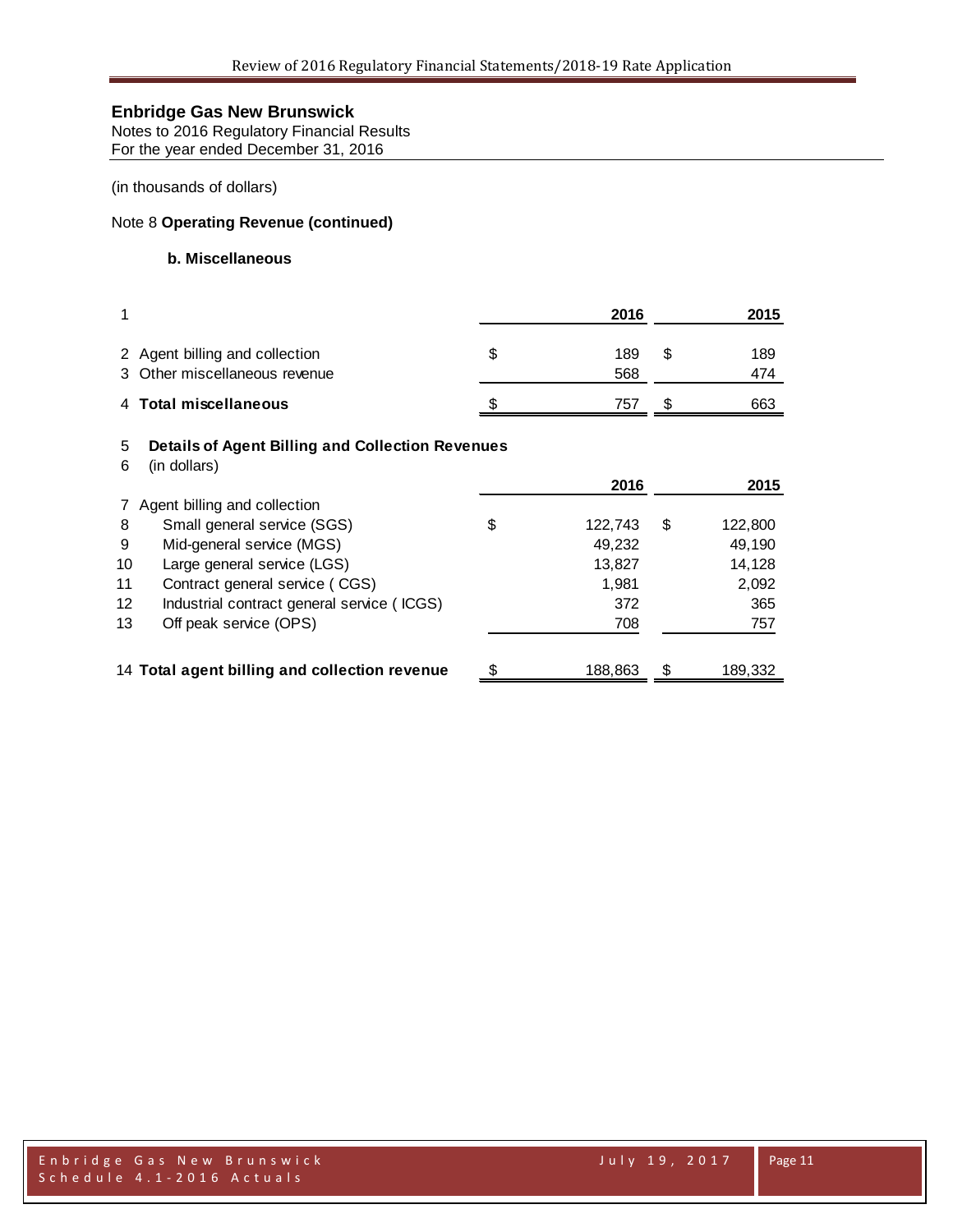Notes to 2016 Regulatory Financial Results For the year ended December 31, 2016

(in thousands of dollars)

### Note 9 **Operating and Maintenance Expenses**

| 1  |                                              | 2016         | 2015 |        |  |  |  |
|----|----------------------------------------------|--------------|------|--------|--|--|--|
|    |                                              |              |      |        |  |  |  |
|    | Corporate management                         | \$<br>1,085  | \$   | 1,105  |  |  |  |
| З  | Corporate administration                     | 421          |      | 438    |  |  |  |
| 4  | Financial reporting                          | 1,150        |      | 1,367  |  |  |  |
| 5  | Information technology                       | 1,306        |      | 1,650  |  |  |  |
| 6  | Regulatory & upstream                        | 833          |      | 747    |  |  |  |
| 7  | Sales & marketing                            | 1,051        |      | 1,263  |  |  |  |
| 8  | Distribution & maintenance                   | 5,181        |      | 5,707  |  |  |  |
| 9  | Customer care                                | 1,308        |      | 1,234  |  |  |  |
| 10 | Human resources                              | 1,976        |      | 1,815  |  |  |  |
|    | 11 Gas transportation and related activities | 1,577        |      | 1,401  |  |  |  |
|    | 12 Total prior to capitalization             | 15,888       |      | 16,727 |  |  |  |
|    | 13 Total capitalized                         | 3,621        |      | 4,571  |  |  |  |
|    | 14 Total expense                             | \$<br>12,267 | \$   | 12,156 |  |  |  |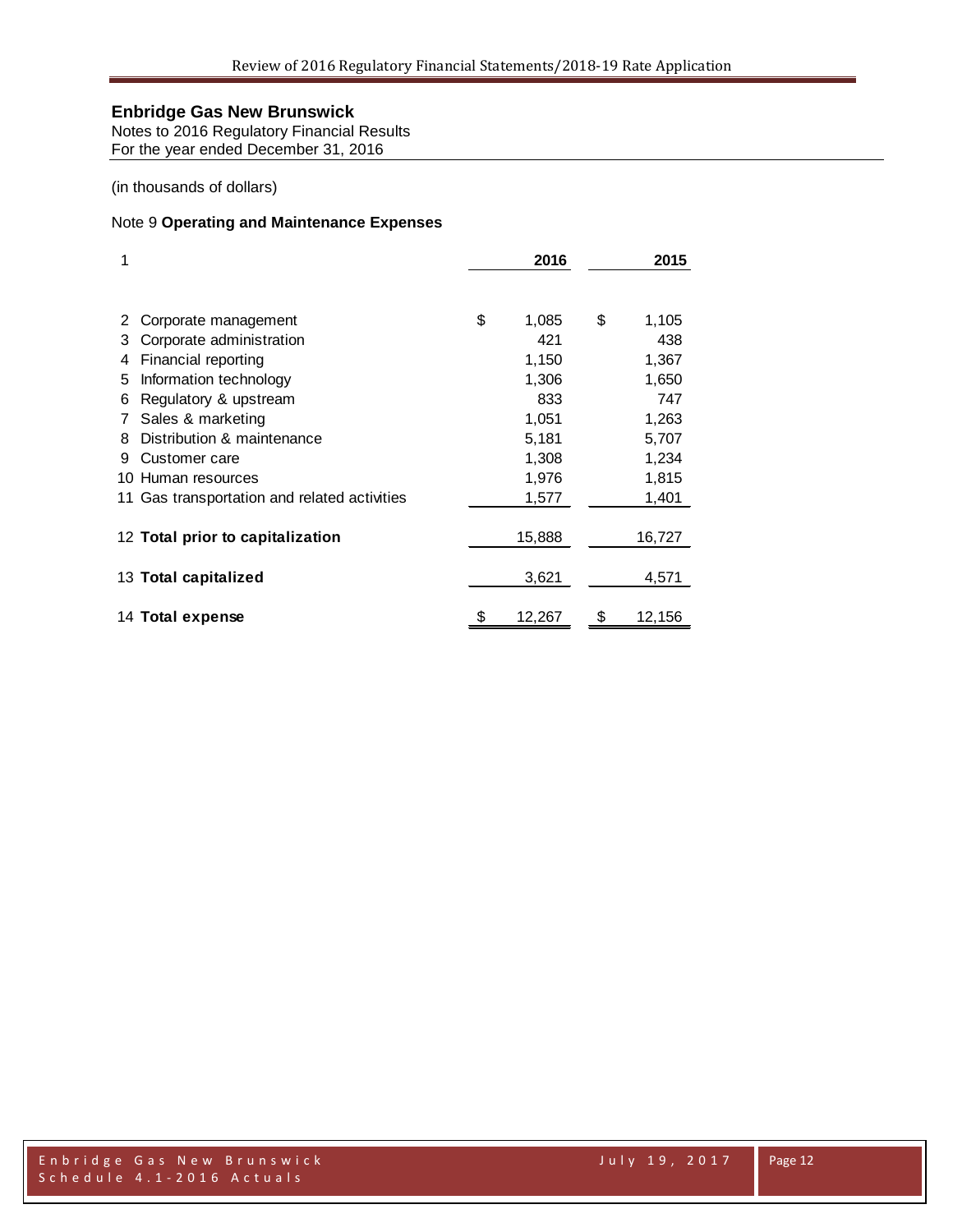Notes to 2016 Regulatory Financial Results For the year ended December 31, 2016

#### (in thousands of dollars)

### Note 10 **Interest on Amounts Due to Associates & Affiliates and Other Interest**

|                                                                             |   | 2016  |   | 2015  |
|-----------------------------------------------------------------------------|---|-------|---|-------|
| Interest on long-term debt                                                  | S | 7.479 | S | 7.862 |
| Other interest (revenue)/expense                                            |   | 18    |   | 10    |
| AIDC - allowance for funds used during construction (debt component)        |   | 11    |   |       |
|                                                                             |   |       |   |       |
| Total interest on amounts due to associates & affiliates and other interest |   | 7.508 |   | 7.874 |

#### Note 11 **Regulated Return on Equity**

| 6  |                                                                        | 2016                  |   | 2015   |
|----|------------------------------------------------------------------------|-----------------------|---|--------|
| 8  | Regulated return on equity - Calculated                                | \$<br>13,115<br>(548) | S | 13,264 |
| 9  | Disallowed return as per Matter 306                                    | (741)                 |   |        |
| 10 | Write down to Regulatory Deferral as per legislation                   | (33, 535)             |   |        |
| 11 | AEDC - allowance for funds used during construction (equity component) | 17                    |   |        |
|    |                                                                        |                       |   |        |
| 12 |                                                                        | (20, 951)             |   |        |
| 13 | Total regulated return on equity                                       | (21, 144)             |   | 13,267 |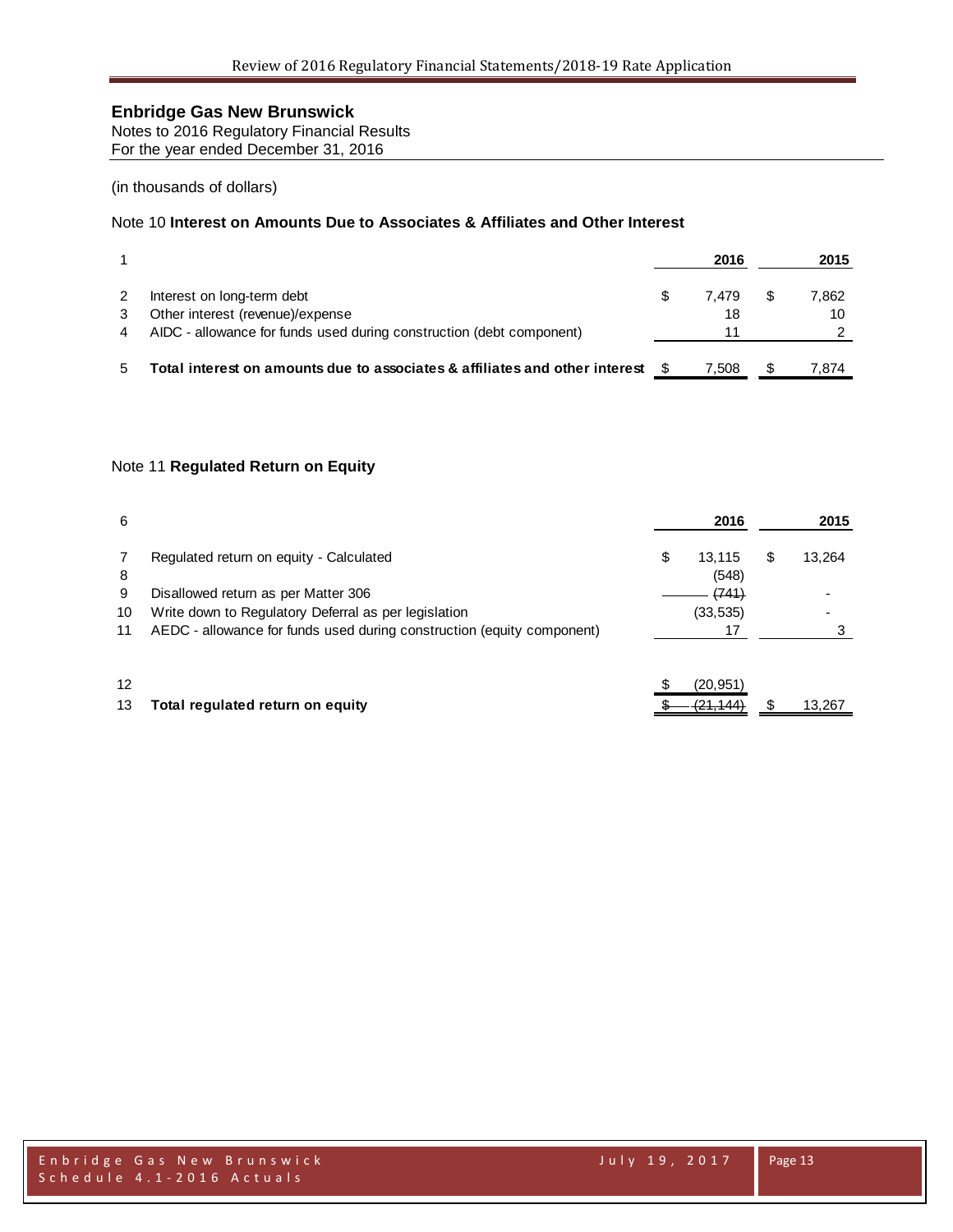Notes to 2016 Regulatory Financial Results For the year ended December 31, 2016

(in thousands of dollars)

#### Note 12 **Rate Base for Regulatory Purposes**

| 1              |                                                                             | 2016 |                                 |    |                                 |  |  |
|----------------|-----------------------------------------------------------------------------|------|---------------------------------|----|---------------------------------|--|--|
| 2              | Property, plant & equipment                                                 |      |                                 |    |                                 |  |  |
| 3<br>4<br>5    | Cost<br>Accumulated amortization<br>Net                                     | \$   | 235,236<br>(61, 608)<br>173,628 | \$ | 233,441<br>(59, 868)<br>173,573 |  |  |
| 6              | <b>Deferred charges</b>                                                     |      |                                 |    |                                 |  |  |
| 7<br>8<br>9    | Franchise fee, at cost<br>Accumulated amortization<br><b>Net</b>            |      | 1,500<br>(1, 300)<br>200        |    | 1,500<br>(1, 225)<br>275        |  |  |
| 10<br>11<br>12 | Development O&M capitalized costs<br>Accumulated amortization<br><b>Net</b> |      | 114,952<br>(26, 127)<br>88,825  |    | 114,952<br>(23, 335)<br>91,617  |  |  |
| 13<br>14<br>15 | Intangible software, at cost<br>Accumulated amortization<br><b>Net</b>      |      | 3,193<br>(2, 447)<br>746        |    |                                 |  |  |
| 16             | * Deferral account                                                          |      |                                 |    |                                 |  |  |
| 17             | <b>Total deferred charges</b>                                               |      | 89,771                          |    | 91,892                          |  |  |
| 18             | <b>Term deposit</b>                                                         |      | 2,972                           |    | 2,966                           |  |  |
| 19             | <b>Working capital allowance</b>                                            |      | 1,510                           |    | 1,458                           |  |  |
| 20             | <b>Total rate base</b>                                                      | \$   | 267,881                         | \$ | 269,889                         |  |  |
| 21             | Average rate base                                                           | \$   | 268,535                         | \$ | 271,075                         |  |  |

 **\* Deferral account excluded for rate making purposes Effective January 1, 2012**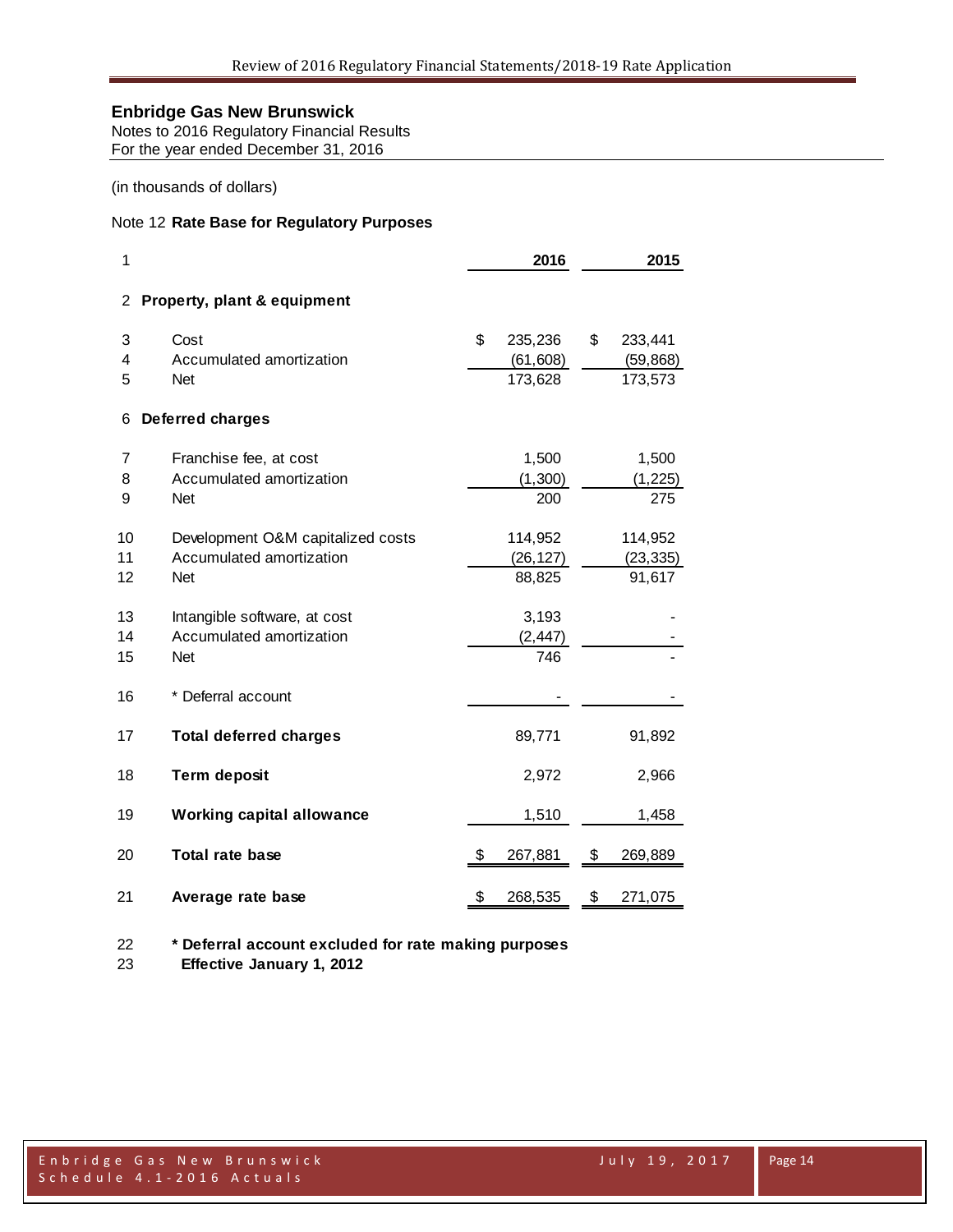Notes to 2016 Regulatory Financial Results For the year ended December 31, 2016

#### (in thousands of dollars)

### Note 13 **Capital Structure for Regulatory Purposes**

| 1 |                              | 2016 |                    |     | 2015               |
|---|------------------------------|------|--------------------|-----|--------------------|
|   | 2 Capital structure          |      |                    |     |                    |
|   | 3 Long-term debt<br>4 Equity | \$   | 149,500<br>131,512 | \$  | 149,500<br>133,704 |
|   | 5 Total                      |      | 281,012            | \$. | 283,204            |
|   |                              |      |                    |     |                    |

### **Capital structure percentage**

| 7 Long-term debt | 53.20%  | 52.79%  |
|------------------|---------|---------|
| 8 Equity         | 46.80%  | 47.21%  |
| 9 Total          | 100.00% | 100.00% |

#### **Capital structure average percentage for regulatory purposes**

| 11 Long-term debt | 55.00%  | 55.00%  |
|-------------------|---------|---------|
| 12 Equity         | 45.00%  | 45.00%  |
| 13 Total          | 100.00% | 100.00% |

#### **Weighted cost of capital for regulatory purposes**

| 15 Long-term debt | 2.78% | 2.89% |
|-------------------|-------|-------|
| 16 Equity         | 4.91% | 4.91% |
| 17 Total          | 7.69% | 7.80% |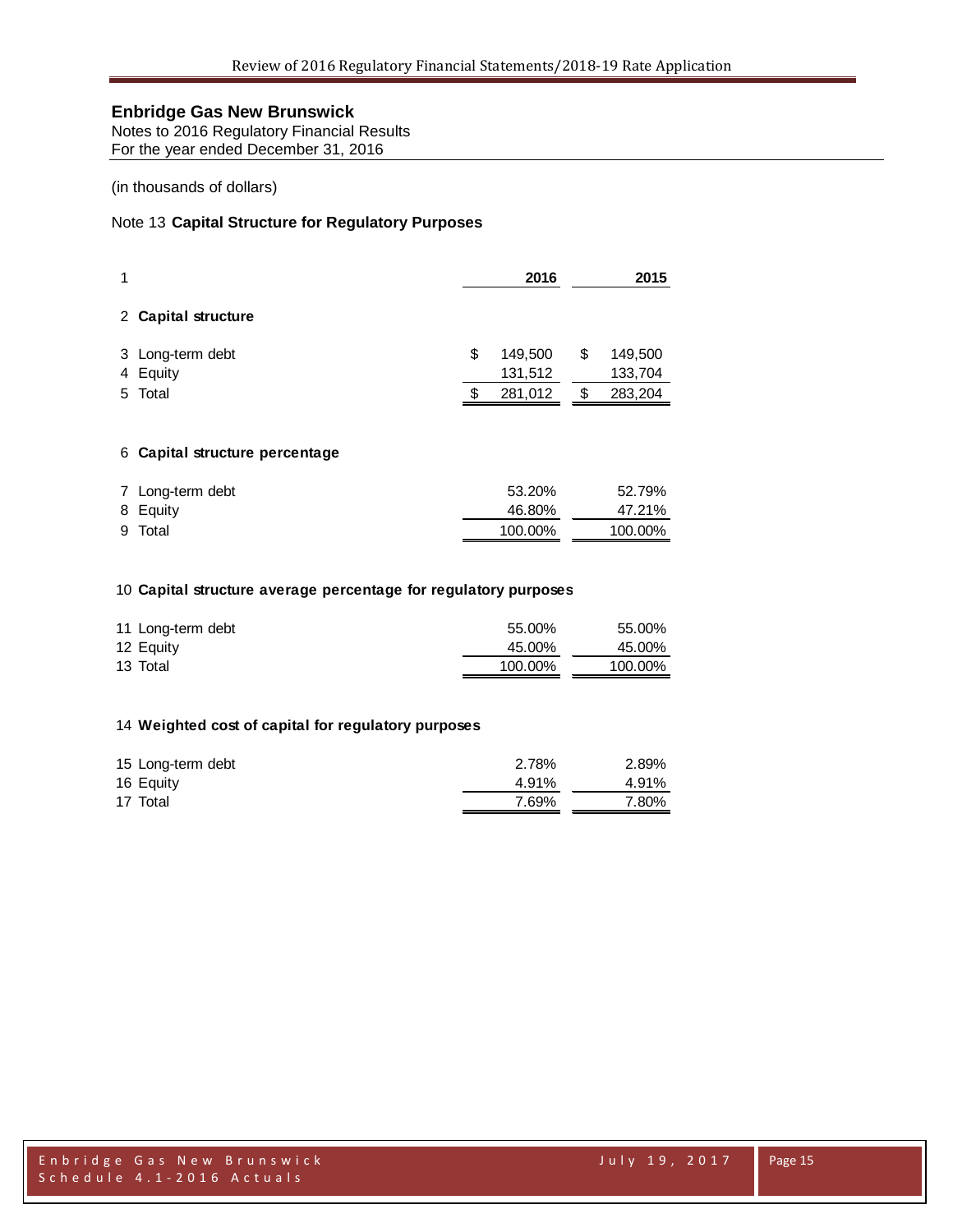Notes to 2016 Regulatory Financial Results For the year ended December 31, 2016

#### (in thousands of dollars)

#### Note 14 **Details of Affiliate Transactions**

|                |                                            |                  |                          |        | Enbridge        |                |                     |               |                |        |                          |              | <b>Expenditure as</b>                  |
|----------------|--------------------------------------------|------------------|--------------------------|--------|-----------------|----------------|---------------------|---------------|----------------|--------|--------------------------|--------------|----------------------------------------|
|                |                                            |                  |                          |        | Employee        |                |                     |               |                |        | <b>Total Affiliate</b>   |              | <b>Percent of Total</b>                |
|                |                                            |                  | <b>Enbridge Gas</b>      |        | <b>Services</b> |                | <b>St. Lawrence</b> |               |                |        | <b>Consulting and</b>    |              | <b>Total Consulting Consulting and</b> |
| $\overline{1}$ |                                            | Enbridge Inc.    | <b>Distribution Inc.</b> |        | Canada Inc.     |                | Gas                 | Gazifère Inc. |                |        | <b>Services</b>          | and Services | <b>Services</b>                        |
|                | 2 For the period ending December 31, 2016  |                  |                          |        |                 |                |                     |               |                |        |                          |              |                                        |
| 3              | Corporate management                       | \$               | $-$ \$                   | $-$ \$ | $103$ \$        |                |                     | $-$ \$        |                | $-$ \$ | 103 \$                   | 335          | 31%                                    |
| $\overline{4}$ | Sales & marketing                          |                  |                          |        |                 |                |                     |               |                |        | $\overline{\phantom{a}}$ | 138          | 0%                                     |
| 5              | Human resources                            | 156              |                          |        | 13              |                |                     |               |                |        | 169                      | 177          | 96%                                    |
| 6              | Distribution & maintenance                 |                  |                          |        | 441             |                |                     |               |                |        | 441                      | 1,116        | 40%                                    |
| $\overline{7}$ | Budget & regulatory                        |                  |                          |        | $\overline{1}$  |                |                     |               |                |        | $\mathbf 1$              | 639          | 0%                                     |
| 8              | Financial reporting                        | 11               |                          | 13     | 30              |                |                     |               |                |        | 54                       | 145          | 37%                                    |
| 9              | Customer care                              |                  |                          |        |                 |                |                     |               | 846            |        | 846                      | 1,032        | 82%                                    |
| 10             | Corporate administration                   | 379              |                          |        | $\overline{4}$  |                |                     |               |                |        | 383                      | 383          | 100%                                   |
| 11             | Gas transportation & related               |                  |                          |        | 126             |                |                     |               |                |        | 126                      | 133          | 94%                                    |
| 12             | Information technology                     | 682              |                          |        | 11              |                |                     |               |                |        | 693                      | 810          | 86%                                    |
| 13             | Recoveries                                 | $\sim$           |                          | $\sim$ | $\sim$          |                | (25)                |               | $\overline{a}$ |        | (25)                     | (25)         | 100%                                   |
| 14 Total       |                                            | $1,228$ \$       |                          | 13S    | 729 \$          |                | $(25)$ \$           |               | 846 \$         |        | $2,791$ \$               | 4,883        | 57%                                    |
|                | 15 For the period ending December 31, 2015 |                  |                          |        |                 |                |                     |               |                |        |                          |              |                                        |
| 16             | Corporate management                       | \$               | $-$ \$                   | 158 \$ |                 | $-$ \$         |                     | $-$ \$        |                | $-$ \$ | 158 \$                   | 379          | 42%                                    |
| 17             | Sales & marketing                          |                  |                          |        |                 |                |                     |               |                |        |                          | 267          | 0%                                     |
| 18             | Human resources                            | 152              |                          | 13     |                 |                |                     |               |                |        | 165                      | 224          | 74%                                    |
| 19             | Distribution & maintenance                 |                  | 485                      |        |                 |                |                     |               |                |        | 485                      | 1,778        | 27%                                    |
| 20             | Budget & regulatory                        | $\sim$           |                          | 3      |                 |                |                     |               |                |        | 3                        | 613          | 0%                                     |
| 21             | Financial reporting                        | 3                | 127                      |        | $\overline{7}$  |                |                     |               |                |        | 137                      | 343          | 40%                                    |
| 22             | Customer care                              |                  |                          |        |                 |                |                     |               | 821            |        | 821                      | 946          | 87%                                    |
| 23             | Corporate administration                   | 371              |                          | 9      |                 |                |                     |               |                |        | 380                      | 380          | 100%                                   |
| 24             | Gas transportation & related               |                  | 124                      |        |                 |                |                     |               |                |        | 124                      | 124          | 100%                                   |
| 25             | Information technology                     | 918              |                          | 11     |                 |                |                     |               |                |        | 930                      | 1,135        | 82%                                    |
|                |                                            |                  |                          |        |                 |                |                     |               |                |        |                          |              |                                        |
| 26 Total       |                                            | \$<br>$1,444$ \$ |                          | 930 \$ |                 | 7 <sup>5</sup> |                     | $-$ \$        | 821 \$         |        | $3,202$ \$               | 6,189        | 52%                                    |

#### Enbridge Gas New Brunswick July 19, 2017 Schedule 4.1 - 2016 Actuals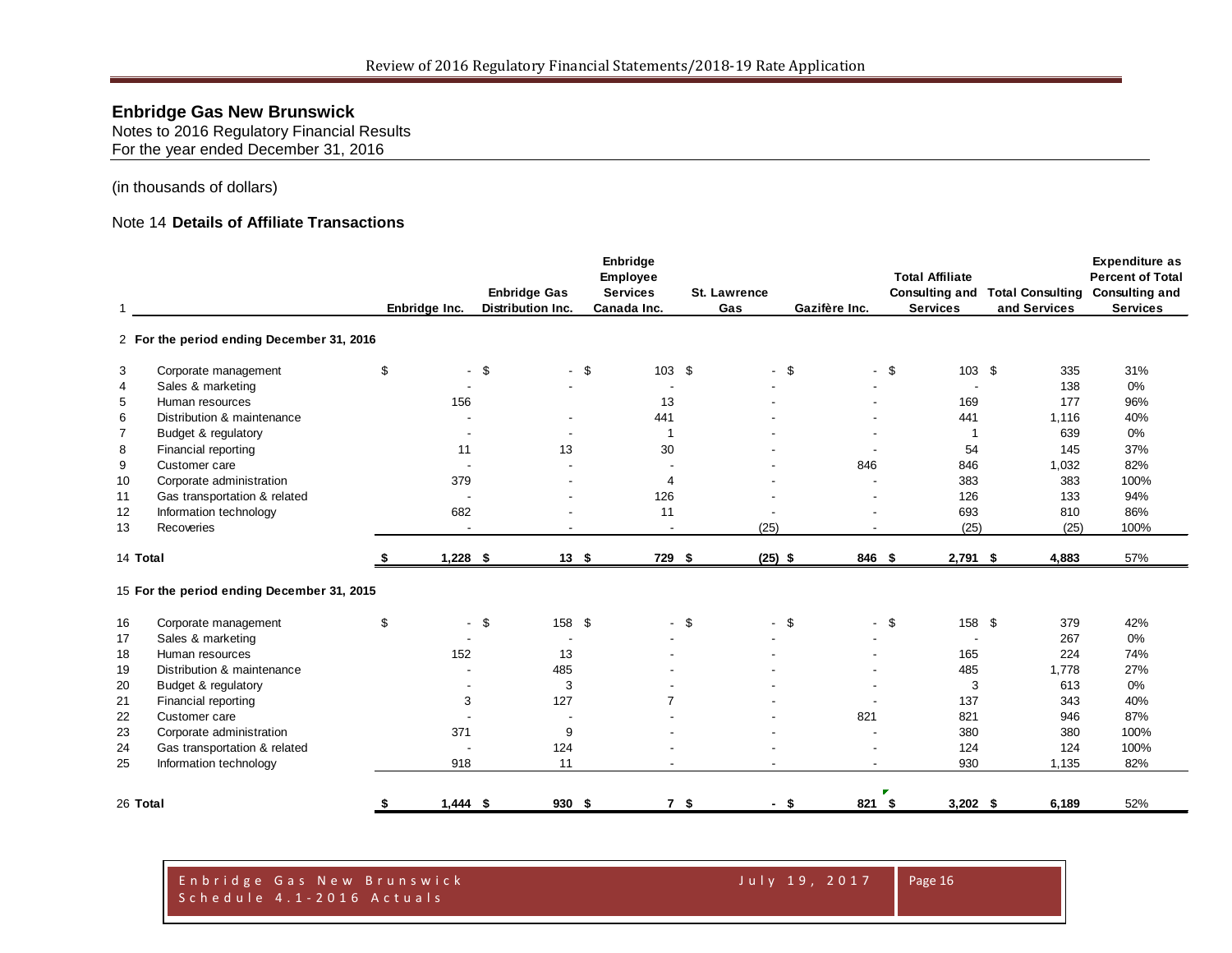Notes to 2016 Regulatory Financial Results For the year ended December 31, 2016

(in thousands of dollars)

### Note 15 **Service & Inspection Profitability Margin**

| 1  |                                                 | 2016           | 2015      |
|----|-------------------------------------------------|----------------|-----------|
| 2  | Revenues as per regulatory financial statements | \$<br>572      | \$<br>797 |
| 3  |                                                 | \$<br>572      | \$<br>797 |
| 4  | Less: Cost of goods sold                        |                |           |
| 5  | COGS as per regulatory financial statements     | \$<br>315      | \$<br>474 |
| 6  |                                                 | \$<br>315      | \$<br>474 |
| 7  | Adjusted net margin                             | \$<br>257      | \$<br>323 |
| 8  | Less: Allocated expenses                        |                |           |
| 9  | O&M expenses                                    | \$<br>263      | \$<br>288 |
| 10 | Cost of capital                                 | 8              | 8         |
| 11 | Depreciation                                    | 18             | 20        |
| 12 | Billing services (Customer Care)                | $\overline{2}$ | 3         |
| 13 | Bad debt expense                                | 1              | 14        |
|    |                                                 | \$<br>292      | \$<br>333 |
|    | 14 Net revenue (loss)                           | (35)           | (10)      |